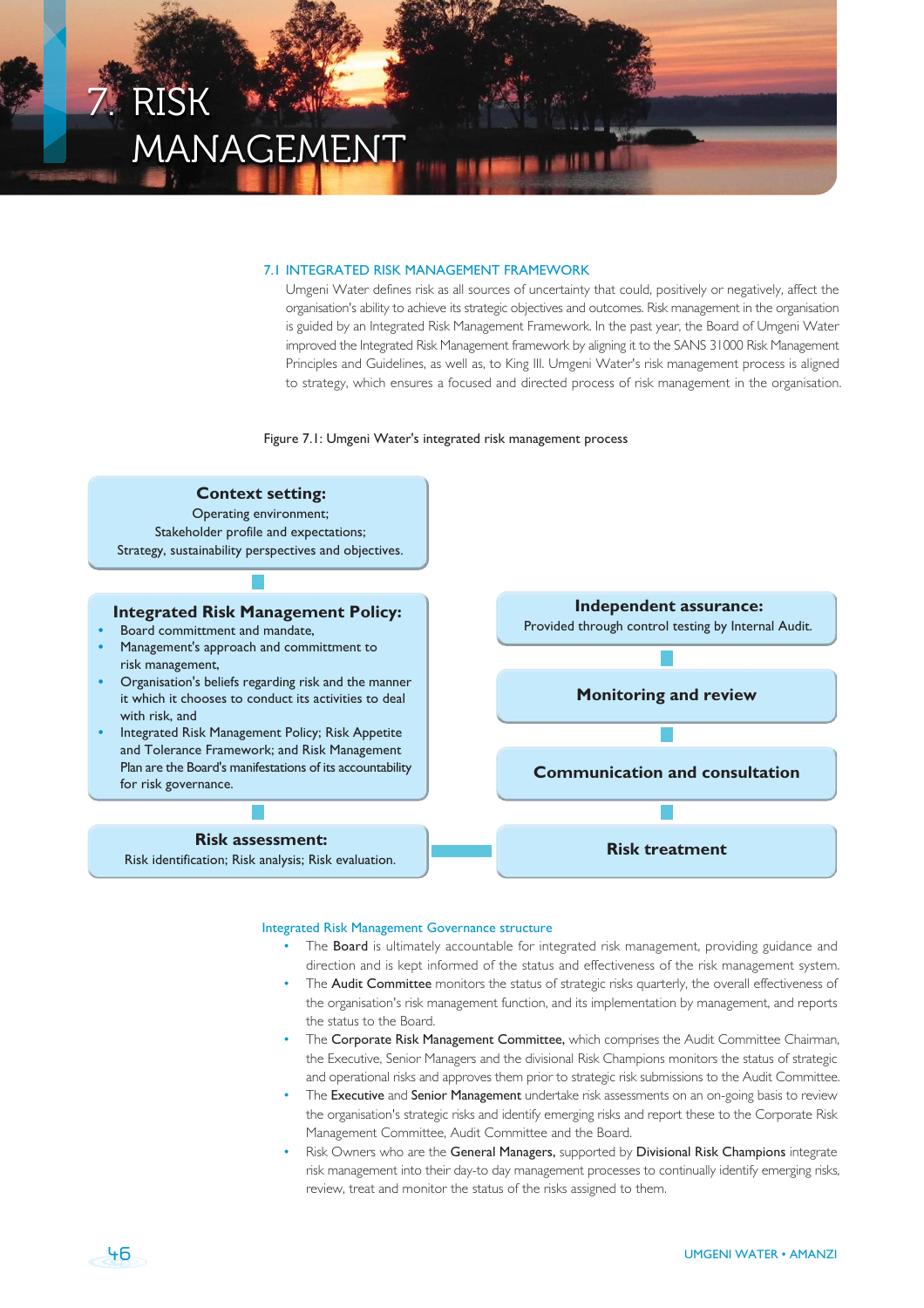



92% of strategic risks are treated to a level ≥ 50% overall control strength. Table 7.1 further ranks risks in accordance with the risk appetite and tolerance framework. Nine of the organisation's risks are outside the risk appetite level but within the tolerance level. One risk is outside both the risk appetite and tolerance level, namely, final wastewater effluent quality compliance. Progress with initiatives to bring this risk within the risk appetite level has been made and progressive improvements noted over the twelve-month period. The risk will only be brought within the appetite and tolerance level once planned capital improvements (within the five-year business plan) have been implemented.

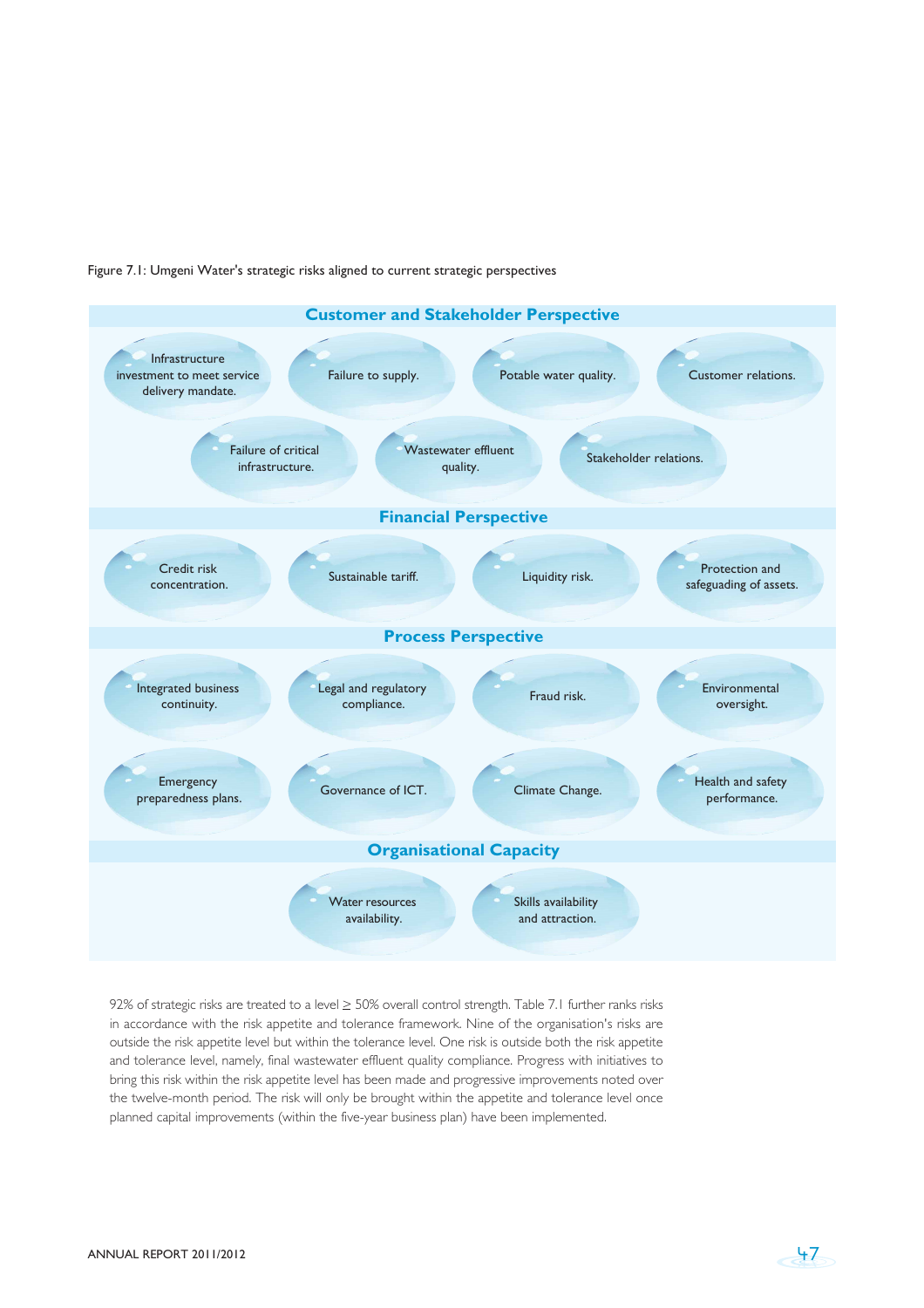# 7. RISK MANAGEMENT CONTINUED...

## Table 7.1: Assessment of the major risks.

| <b>Risk Description</b>                                                                                                    | <b>Treatment Approach</b>                                                                                                                                                                                                                                                                                                                                                       |
|----------------------------------------------------------------------------------------------------------------------------|---------------------------------------------------------------------------------------------------------------------------------------------------------------------------------------------------------------------------------------------------------------------------------------------------------------------------------------------------------------------------------|
| Risk outside both the risk appetite and risk tolerance levels (has been signed-off by the CE and Board).                   |                                                                                                                                                                                                                                                                                                                                                                                 |
| I. Wastewater effluent quality                                                                                             | Wastewater effluent quality standards are not being met. There are initiatives in place at each<br>works to address this, details of which are covered under Product Quality section of this report.                                                                                                                                                                            |
| Risks outside the risk appetite level, but within the risk tolerance level (have been signed off by Executive Management). |                                                                                                                                                                                                                                                                                                                                                                                 |
| 2. Failure to Supply                                                                                                       | Critical supply infrastructure has been identified and interventions are being implemented, details<br>of which can be found under the Customer Satisfaction and Infrastructure Stability sections of<br>this report.                                                                                                                                                           |
| 3. Emergency Preparedness<br>Plans (Operations)                                                                            | Although emergency preparedness plans were reviewed to improve internal and external<br>communications in the short-term, Umgeni Water is in the process of aligning its current Business<br>Continuity Management (BCM) programme with best practise which includes development of a<br>BCM Policy, an overarching BCM plan, to which all site-specific plans will be aligned. |
| 4. Water resources availability                                                                                            | Water resource and demand management initiatives and modelling of hydrological impacts of<br>climate change.<br>Supply diversification initiatives, namely wastewater reuse and detailed feasibility of two seawater<br>desalination plants.<br>Development, by DWA, of the Mkomazi Water Project, for which the detailed feasibility level<br>assessment is underway.          |
| 5. Skills availability<br>and attraction                                                                                   | Implementation of succession plans and learnership programmes.<br>Implementation of an approved workforce plan over a five-year period.<br>Implementation of a salary broad-banding framework in 2012/2013.                                                                                                                                                                     |
| Relations with customers<br>6.                                                                                             | Improved implementation of customer engagement plan.<br>Independent customer satisfaction surveys and response to issues raised.                                                                                                                                                                                                                                                |
| 7. Protection and safeguarding<br>of assets                                                                                | Implementation of the servitude policy and procedure.<br>Investigation of options for management of encroachment, in particular, at Henley Dam, and<br>resolution of community land claims.                                                                                                                                                                                     |
| 8. Health and safety<br>performance                                                                                        | Appointment of a dedicated SHEQ Manager (by October 2012).<br>Implementation of NOSA and further embedding of the OHSAS 18001 safety management system.<br>Enhancement of construction safety management.                                                                                                                                                                       |
| 9. Climate change                                                                                                          | Simulation using additional climate change models is discussed under the Conserving our Natural<br>Resources section of this report.                                                                                                                                                                                                                                            |
| 10. Potable Water quality                                                                                                  | Product quality non-compliance is addressed under the Product Quality section of this report as<br>it relates to Mvoti, Maphephethwa WTWs and the iLembe borehole schemes and small WTWs.                                                                                                                                                                                       |

Financial risks, sustainable tariff, credit risk concentration and liquidity risk are detailed in the financial section of this annual report.

# Emerging Risks / Opportunities

In line with the regular revisions of our strategy and as required by our governance structures, the Board, assisted by its sub-committees, Executive and Senior management regularly review the internal and external landscape that affect Umgeni Water's risk profile with a view of identifying and maintaining a watch on possible emerging risks:

- Water sector institutional realignment,
- Water pricing, and
- Sustainability of energy supply.